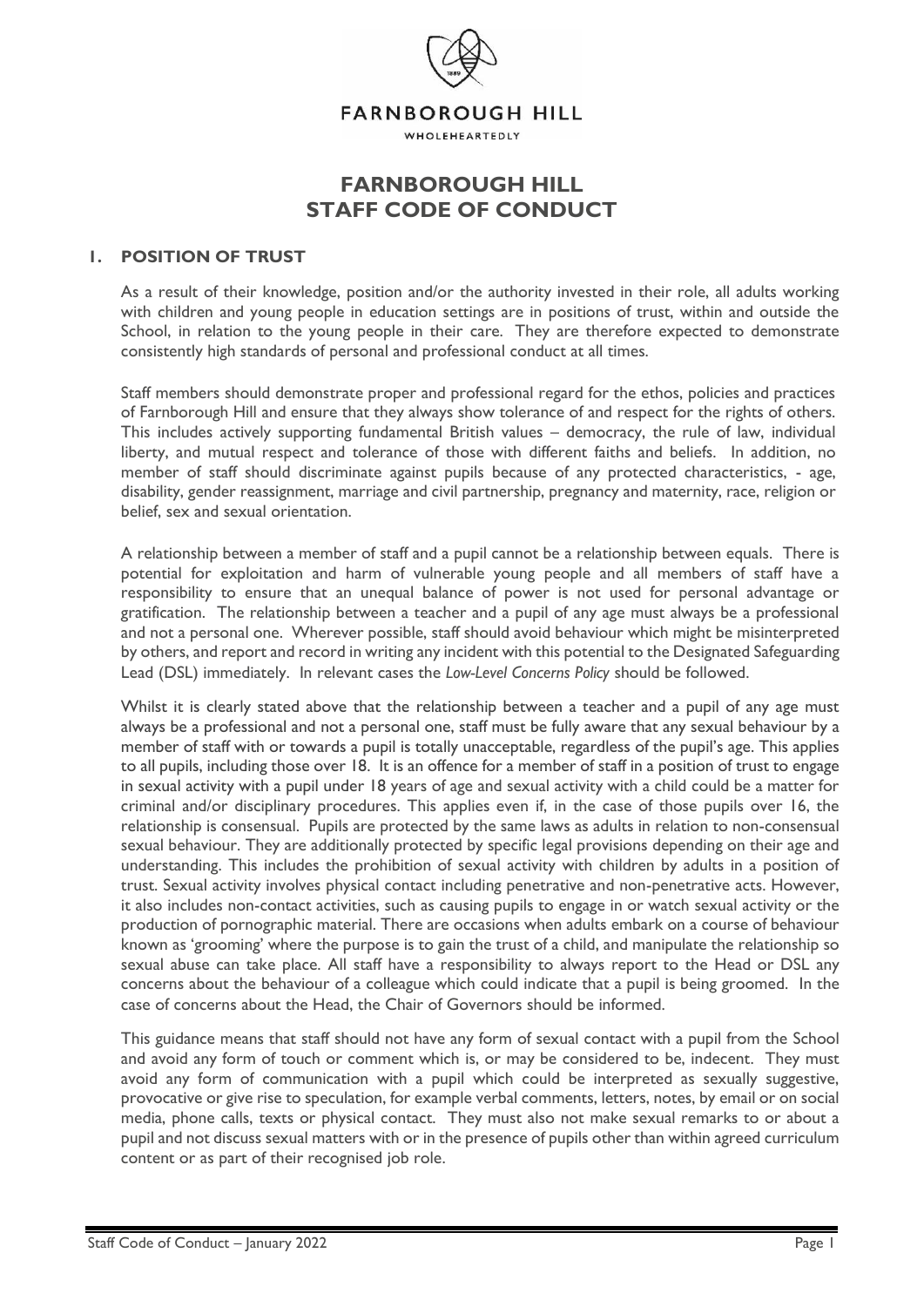## **2. CONFIDENTIALITY**

Staff members should never give absolute guarantees of confidentiality to pupils or adults wishing to tell them about something serious. They should guarantee only that they will pass on information to the minimum number of people who must be told in order to ensure that the proper action is taken to address the problem and that they will not tell anyone who does not have a clear need to know. They will also take whatever steps they can to protect the informing pupil or adult from any retaliation or unnecessary stress that might be feared after a disclosure has been made.

The storing and processing of personal information about pupils is governed by the General Data Protection Regulations 2017 (GDPR) and Data Protection Act 2018 (DPA). The DPA contains 'safeguarding of children and individuals at risk' as a processing condition that allows practitioners to share information without consent, if it is not possible to gain consent, it cannot be reasonably expected that a practitioner gains consent or if to gain consent would place a child at risk.

Staff may have access to special category personal data about pupils and their families which must be kept confidential at all times and only shared when legally permissible to do so and in the interest of the child. Records should only be shared with those who have a legitimate professional need to see them. Staff should never use confidential or personal information about a pupil or her family for their own, or others' advantage (including that of partners, friends, relatives or other organisations). Information must never be used to intimidate, humiliate, or embarrass a child. Confidential information should never be used casually in conversation or shared with any person other than on a need-to-know basis. In circumstances where the pupil's identity does not need to be disclosed the information should be used anonymously. There are some circumstances in which a member of staff may be expected to share information about a pupil, for example when abuse is alleged or suspected. In such cases, individuals have a responsibility to pass information on without delay, but only to those with designated safeguarding responsibilities or to statutory services. If a child, or their parent/carer, makes a disclosure regarding abuse or neglect, the member of staff should follow the School's safeguarding procedures and report it to the DSL. The adult should not promise confidentiality to a child or parent, but should give reassurance that the information will be treated sensitively. If a member of staff is in any doubt about whether to share information or keep it confidential, he or she should seek guidance from the DSL. Any media or legal enquiries should be passed to the Senior Leadership Team (SLT). They must also ensure that, where personal information is recorded electronically, systems and devices are kept secure.

## **3. STAFF BEHAVIOUR**

At all times staff need to ensure that their conduct not only supports the School's ethos but also protects the well-being of the pupils, and does not inadvertently lay them open to allegations of abuse. At all times their behaviour must be professional and beyond reproach. They need to treat all pupils with respect and always interact and converse with them in a professional way. Language should be used carefully. Sarcasm should be avoided, even as a joke, and staff should remain aware that children can often be affected negatively by scenarios which cause embarrassment. Of course, no child should ever be deliberately embarrassed or humiliated by a member of staff.

#### **Safeguarding**

All members of staff have a duty of care to safeguard all pupils, as explained in the School's *Safeguarding and Child Protection Policy*. If at any time they have a concern about a pupil, however minor, they must contact the relevant Head of Year or the DSL. In addition, if they are concerned that there is a risk of immediate serious harm to a pupil they must contact the DSL who will refer the matter to Children's Social Care and/or the police. However, any member of staff may make a direct referral to Children's Social Care or the police, and will be fully supported by the School in the case of this course of action. If they make a direct referral staff should then inform the DSL.

#### (a) **Communication with pupils**

Staff should keep their personal and professional/school lives separate, and should not put themselves in a position where there is a conflict between the School and their personal interests. Staff should not give their personal mobile phone numbers, email addresses or social media details to pupils, nor should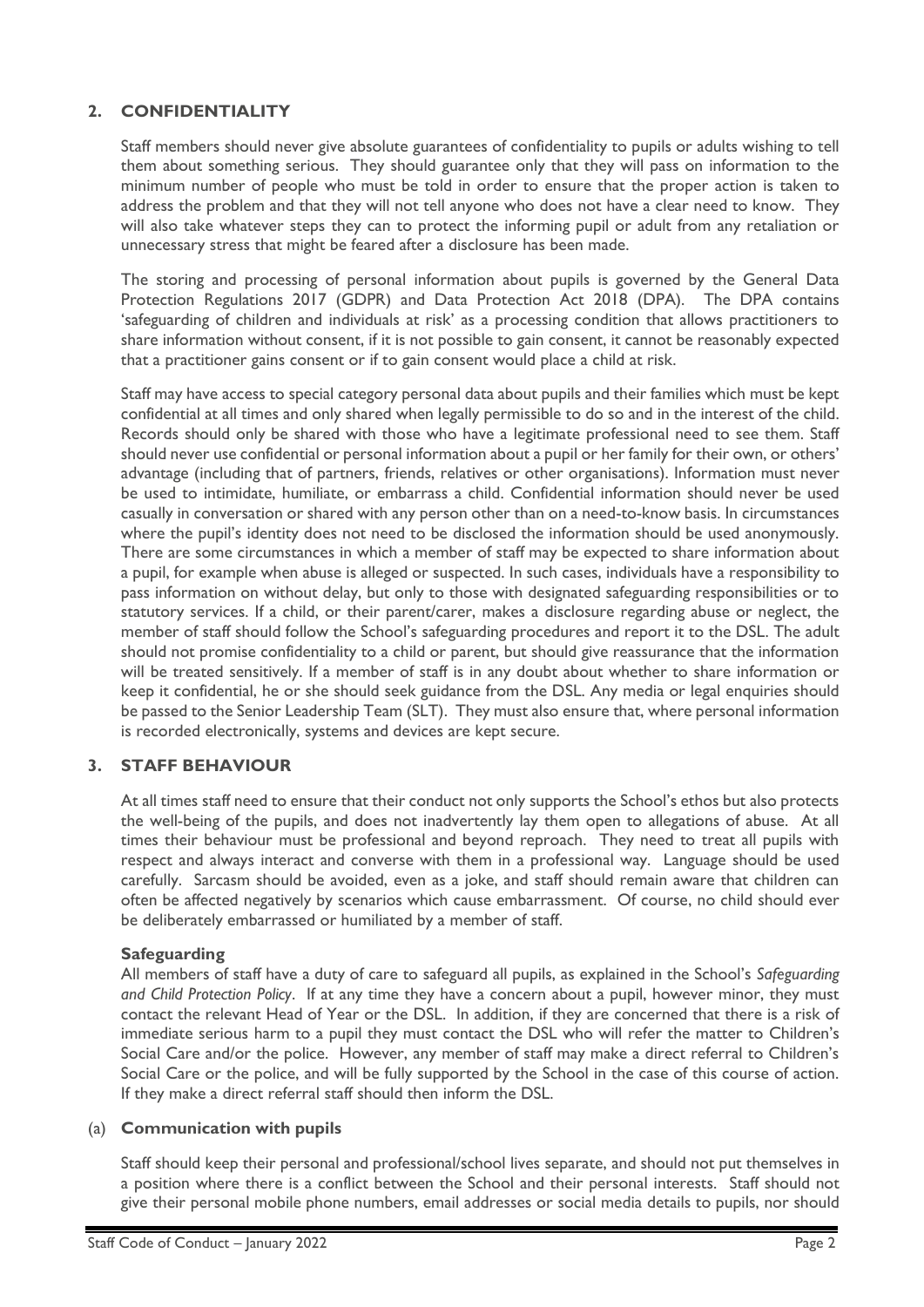they communicate with them by text message, personal email or any form of social media. If a member of staff needs to speak to a pupil by telephone, they should use one of the School's landlines or mobiles. Any email communication should be work-based in nature and sent using the School system. The group leader on all trips and visits involving an overnight stay should take a school mobile phone with him/her and may ask the pupils for their mobile numbers before allowing them out in small, unsupervised groups. The School mobile should be used for any contact with pupils that may be necessary. The group leader will delete any record of pupils' mobile phone numbers at the end of the trip or visit.

In the case of social media, they should not become 'friends' with, 'follow' or make direct connections on any social media sites with present pupils. This also applies to ex-pupils until they are 18 and have finished secondary education. Where a social media link exists between school staff and pupils before they become employed/a volunteer at Farnborough Hill, for example if they act as a sports coach to a pupil, they would be expected to cease any of these social media links when they join the School. Staff must maintain the securest settings on any personal social media sites, so that pupils, parents, former pupils and others cannot see any personal information. They should always consider the reputation of the School in any posts or comments relating to the School.

See the School's *Online Communication Policy – Staff* for further guidance and advice on the use of social media.

Always remember that the relevant Head of Year should be kept informed of any contact or conversations with pupils that may have a bearing on their behaviour or well-being, or which might have repercussions in the future. In addition, any communication received from children on any personal social media sites must be reported to the Head of Year, with the Designated Safeguarding Lead being copied in. If any member of staff is aware of any inappropriate communications involving any child via social media, these must immediately be reported to the DSL.

## (b) **One to one situations**

Staff working in one to one situations with pupils, including visiting staff from external organisations, can be more vulnerable to allegations or complaints. To safeguard both pupils and adults, a risk assessment in relation to the specific nature and implications of one to one work is always in place and reviewed regularly.

Staff should try, as far as possible, not to be alone with a child or young person. Where this is not possible, for example in an instrumental music lesson, performing arts session or sports coaching, it is good practice to ensure that others are within earshot and doors are left open if possible, or that there is visual access to the room. The use of 'engaged' or equivalent signs should be avoided where possible, as such signs may create an opportunity for secrecy or the interpretation of secrecy. As mentioned in Section 1 of this guidance, staff should always record in writing and immediately report to the DSL any situation where their actions might be misinterpreted by others, or when a pupil becomes distressed or angry.

Any physical contact should be the minimum required for care, instruction or restraint (see parts c) and d) below).

Arranging to meet with pupils away from the School site is not be permitted, apart from in exceptional cases where the necessity for this is clear, for example welfare checks at a pupil's home. In these cases, approval is always obtained from the Head, Deputy Head - Pastoral or Deputy Head - Academic, the pupil and their parents/carers. Where possible, two members of staff will attend the off-site meeting.

## (c) **Physical contact with pupils**

There are occasions when it is entirely appropriate and proper for staff to have physical contact with pupils, but it is crucial that they only do so in ways appropriate to their professional role. Staff should, therefore, use their professional judgement at all times. Staff should not have unnecessary physical contact with pupils and should be alert to the fact that minor forms of friendly physical contact can be misconstrued by pupils or onlookers. A member of staff can never take the place of a parent in providing physical comfort and should be careful when demonstrating affection.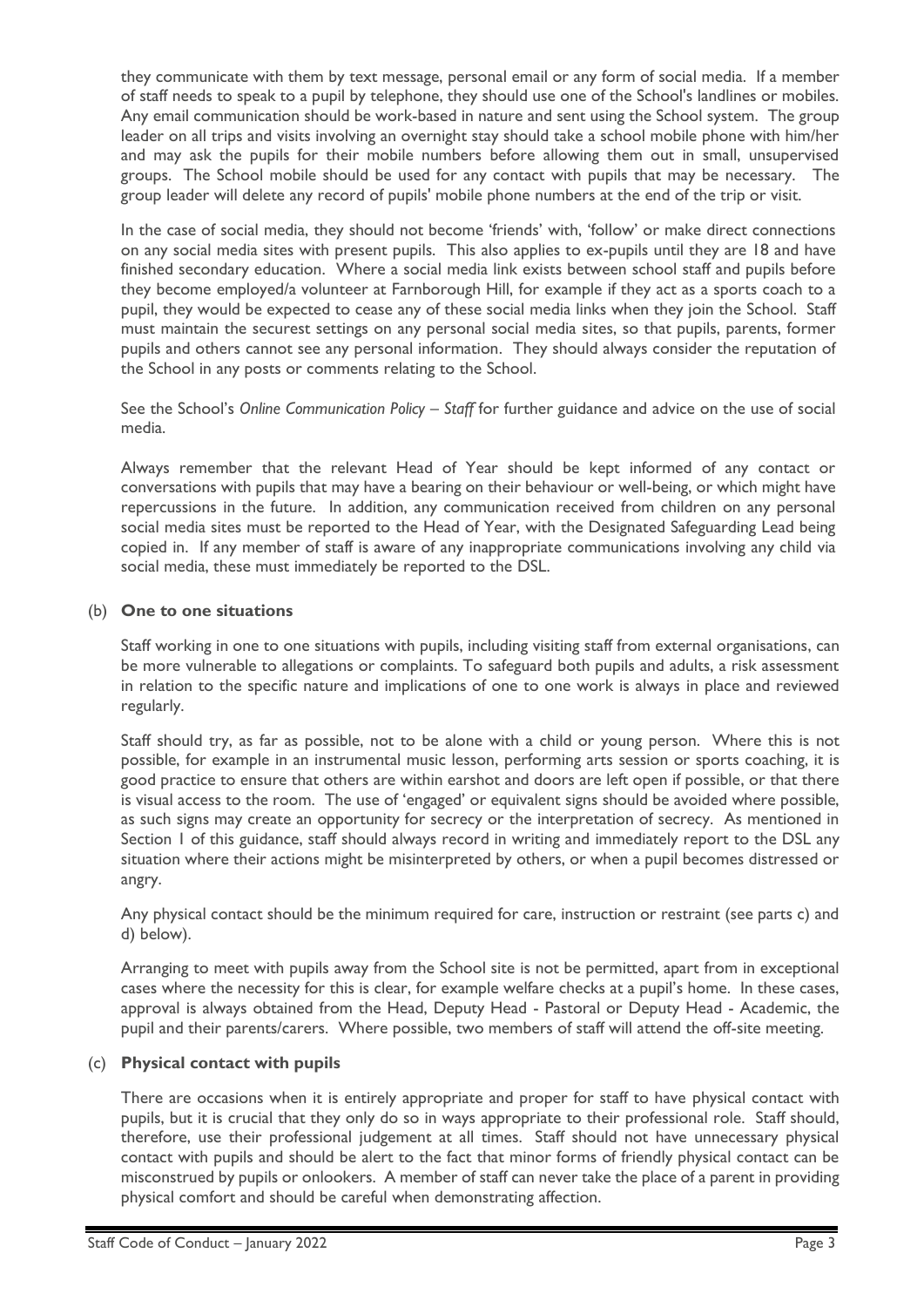Physical contact should never be secretive, or for the gratification of the adult, or represent a misuse of authority. If a member of staff believes that an action could be misinterpreted, the incident and circumstances should be recorded as soon as possible, the DSL informed and, if appropriate, a copy placed on the pupil's file.

#### *Physical education and other activities requiring physical contact:*

Where exercises or procedures need to be demonstrated, extreme caution should be used if the demonstration involves contact with pupils and, wherever possible, contact should be avoided. It is acknowledged that some staff, for example those who teach PE and games, or who offer music tuition, will, on occasions, have to initiate physical contact with pupils in order to support a pupil so they can perform a task safely, to demonstrate the use of a particular piece of equipment/instrument or assist them with an exercise. **This should be done with the pupil's prior agreement.** Contact under these circumstances should be for the minimum time necessary to complete the activity and take place in an open environment. Staff should remain sensitive to any discomfort expressed verbally or nonverbally by the child.

## (d) **Physical intervention and restraint**

Physical punishment of any type is, of course, unacceptable. Any physical intervention or restraint is only permissible when a child is in imminent danger of inflicting an injury on herself or on another, and then only as a last resort when all efforts to avert or diffuse the situation have failed. Another member of staff should, if possible, be present to act as a witness. All incidents of the use of physical intervention or restraint should be recorded in writing and reported immediately to the DSL or Head who will decide what to do next.

## (e) **Transporting pupils**

Staff members should not arrange to transport girls in their own car, or give a lift to pupils. If there are exceptional circumstances that make unaccompanied transportation of pupils unavoidable, permission for the journey must be sought from a member of SLT and the parents of the pupil(s) beforehand. Parental permission should be sought in writing. It is also vital that the member of staff ensures that they are covered by the correct level of motor vehicle insurance before making any such journey to transport pupils. If appropriate, details of the circumstances and permissions given should then be recorded on the files of the pupil(s).

## (f) **Use of mobile phone cameras and other cameras**

Photographs must only be taken of pupils by staff with their parents' permission (collected at the time of pupil enrolment) and in the course of their professional duties during school activities. Where photographs are taken by staff to give evidence of children's progress, their participation in activities or other events, photos should be taken on school cameras or other devices where the photos can be deleted as soon as they have been downloaded on to the School network. This must be done within 24 hours of the photos being taken and, in the case of a residential trip, within 24 hours of the staff member's return. Photos cannot be used or passed on outside the School or posted on social media networks other than those run by the School. The *Technology Acceptable Use Policy for Staff* should be read in conjunction with this policy.

## (g) **Security and safety**

Staff must pay due regard to procedures in place to ensure the security and safety of pupils. This includes adhering to and applying all safety measures (such as those relating to door security, and the admission and supervision of visitors), keeping accurate attendance registers and maintaining the School as a no smoking site (this includes vape pens and e-cigarettes). Consumption of alcohol (except small quantities at social events, such as the Sixth Form Ball) or illegal drugs is not permitted.

## (h) **Communication of concerns or changes in circumstances**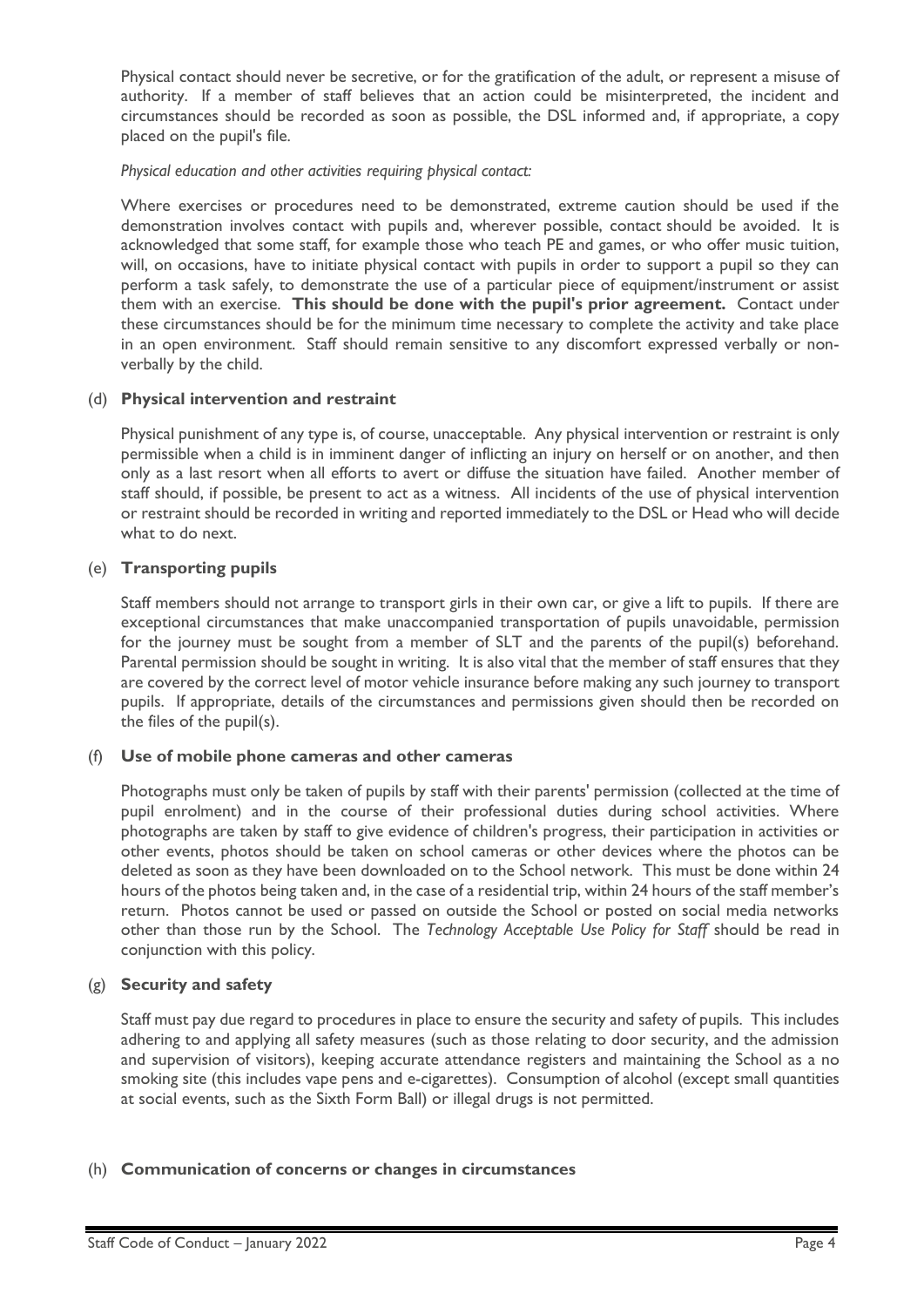If any staff members discover that an act of Female Genital Mutilation (FGM) appears to have been carried out on a girl under 18 they have a statutory duty to personally report this directly to the police, as provided for in the Female Genital Mutilation Act (2003) and amended by the Serious Crime Act (2015). Staff should make the DSL aware and then, if possible, contact the police together. In the unlikely event that this is not possible, the teacher should contact the police themselves without delay. Staff must also disclose to the DSL, without delay, any and all suspicions, evidence or disclosure that FGM may be carried out in the near future or over the longer term. The DSL will then report these concerns to Children's Social Care and in some cases the police. In addition, staff should also report to the DSL any concerns regarding pupils in the Sixth Form over the age of 18. FGM is child abuse, and the School will therefore take all breaches of duty very seriously. If staff do not report such cases they may face disciplinary sanctions.

In addition, staff have a duty to disclose relevant information about any criminal proceedings against them or reasons why they may now be deemed unsuitable to work with children under the Disclosure and Barring Service.

There is also an expectation that all school staff should notify the Head of any relationship or association they have both within and outside of the workplace (including online) which may affect their suitability to work with children, or have behaved or may have behaved in a way that indicates they may not be suitable to work with children. This behaviour, practice or experience may have not involved children, but could have an impact on the member of staff's suitability to work with children because of transferrable risk.

## (i) **Dress and appearance**

A person's dress and appearance are matters of personal choice and self-expression, and some individuals will wish to exercise their own cultural customs. However, staff should select a manner of dress and appearance appropriate to their professional role and which may be necessarily different to that adopted in their personal life. Staff should ensure they adhere to the Dress Code as set out in the Staff Handbook and that they are dressed decently, safely and appropriately for the tasks they undertake. Those who dress or appear in a manner which could be viewed as offensive or inappropriate may render themselves vulnerable to criticism or allegation. This means that staff should be compliant with professional standards and wear clothing which promotes a positive and professional image, is appropriate to their role and is not likely to be viewed as offensive, revealing, or sexually provocative. It should not distract, cause embarrassment or give rise to misunderstanding. It should also be absent of any political or otherwise contentious slogans, and not considered to be discriminatory.

#### (j) **Giving and receiving gifts, favouritism and exclusion**

As set out in the School's *Anti-Bribery and Corruption Policy,* staff need to take care that they do not accept any gift that might be construed as a bribe by others, or lead the giver to expect preferential treatment. There are occasions when pupils or parents will wish to pass small tokens of appreciation to staff, for example at Christmas or as a thank you, and this is usually acceptable. However, it is unacceptable to receive gifts on a regular basis or of any significant value. Similarly, it is inadvisable to give such personal gifts to pupils or their families. This could be interpreted as a gesture either to bribe or groom. It might also be perceived that a 'favour' of some kind is expected in return. Any reward given to a pupil should be in accordance with the School's rewards guidance, consistent with the *Behaviour Policy*, recorded and not based on favouritism.

Staff should therefore be aware of and understand the School's rewards guidance and only give gifts to a pupil as part of the School's reward system. Where giving gifts other than as part of the rewards system, staff must ensure that these are of insignificant value and given to all pupils equally. They should ensure that gifts received or given in situations which may be misconstrued are declared to the Bursar or Head and recorded. Where selection processes of pupils are concerned, these must be fair, and undertaken and agreed by more than one member of staff. Staff should also ensure that they do not behave in a manner which is either favourable or unfavourable to individual pupils. They should exercise care when selecting children for specific activities, jobs or privileges in order to avoid perceptions of favouritism or injustice. Similar care should be exercised when pupils are excluded from an activity. Methods of selection and exclusion should always be subject to clear, fair, agreed criteria.